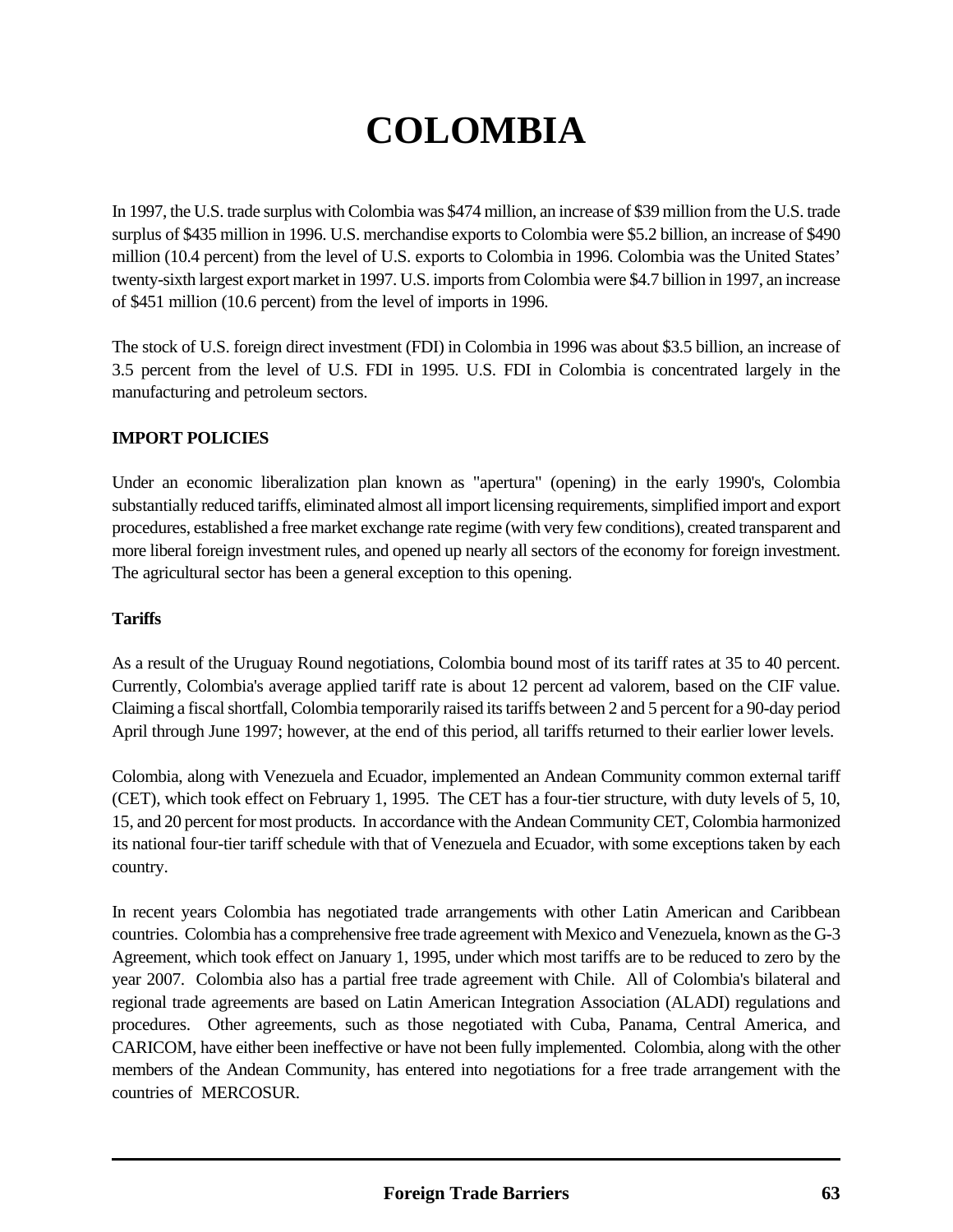Colombia did not sign on to the WTO Information Technology Agreement.

### **Non-Tariff Measures**

Colombia requires import licenses on less than two percent of products, primarily weapons and other products related to defense as well as "precursor" chemicals that may be used in refining cocaine. The majority of used goods -- used cars, tires, and clothing -- are prohibited from import, and those that are allowed, such as machinery, are subject to licensing. The agriculture sector in Colombia remains protected. Since the promulgation of Decree 2439 in November 1994, the Ministry of Agriculture has been required to approve import licenses for many agricultural items, such as wheat, poultry meat, malting barley, corn, cotton, rice, sorghum, wheat flour, oilseeds and their products, soybeans, soybean meal, and soybean oil.

Colombia has implemented absorption agreements under the Samper Administration for domestically-produced corn, wheat, sorghum, and malting barley in which both quantity and price are set. Prices for these products are fixed well above international market levels. Failure to comply with the domestic absorption agreements is likely to result in denial of import licenses. This import licensing regime appears to be discretionary and thus not consistent with Colombia's obligations under the WTO Agreement on Agriculture.

If the import licensing requirement for the products indicated above were eliminated, it is estimated that U.S. annual exports would increase by about \$10 million.

Fourteen basic agricultural commodities (powdered milk, wheat, malting barley, yellow and white corn, crude palm and soybean oils, white rice, soybeans, white and raw sugars, chicken and turkey pieces, and pork meat) and an additional 120 commodities that are considered substitutes or related products are subject to a variable import tariff "price band" system. Imported wheat is also subject to minimum import prices. There are at this time no reliable figures showing how much U.S. exports would increase if the price band system were eliminated. The Colombian Foreign Trade Institute (INCOMEX) requires approval by the Ministry of Agriculture prior to the importation of chicken and turkey whole birds or parts. Under this system, the Government of Colombia has approved import licenses only when it has determined that such imports will not adversely affect Colombian producers. Since 1994, import licenses to import U.S. chicken and turkey parts have been regularly denied, and licenses for whole birds are often delayed. If the import licensing requirement for chicken and turkey parts were eliminated, it is estimated that U.S. annual exports would increase by approximately \$10 million.

Valuation of imported merchandise, previously the responsibility of the customs service, can now ostensibly be done by importers who self-value, assess, and pay duties and other taxes at commercial banks. Customs clearance processes in many instances can be performed fairly rapidly. However, Colombia' s pre-shipment inspection of imported equipment must be performed by an independent testing agency which, according to U.S. industry, results in unnecessary delays. Through a series of resolutions dating back to November 1994, the Colombian Government has created a pre-shipment inspection (PSI) mechanism using private PSI companies. Upon acceding to the WTO Agreement on Pre-Shipment Inspection, Colombia took measures to allow PSI companies to perform certain direct functions under the control of the National Tax and Customs Directorate (DIAN). As of February 1, 1996, PSI companies began mandatory preclearance of all goods defined as "sensitive" by the Colombian Government. Inconsistencies on the part of customs in adhering to standardized procedures, and lack of transparency in enforcement, continues to create delays and problems.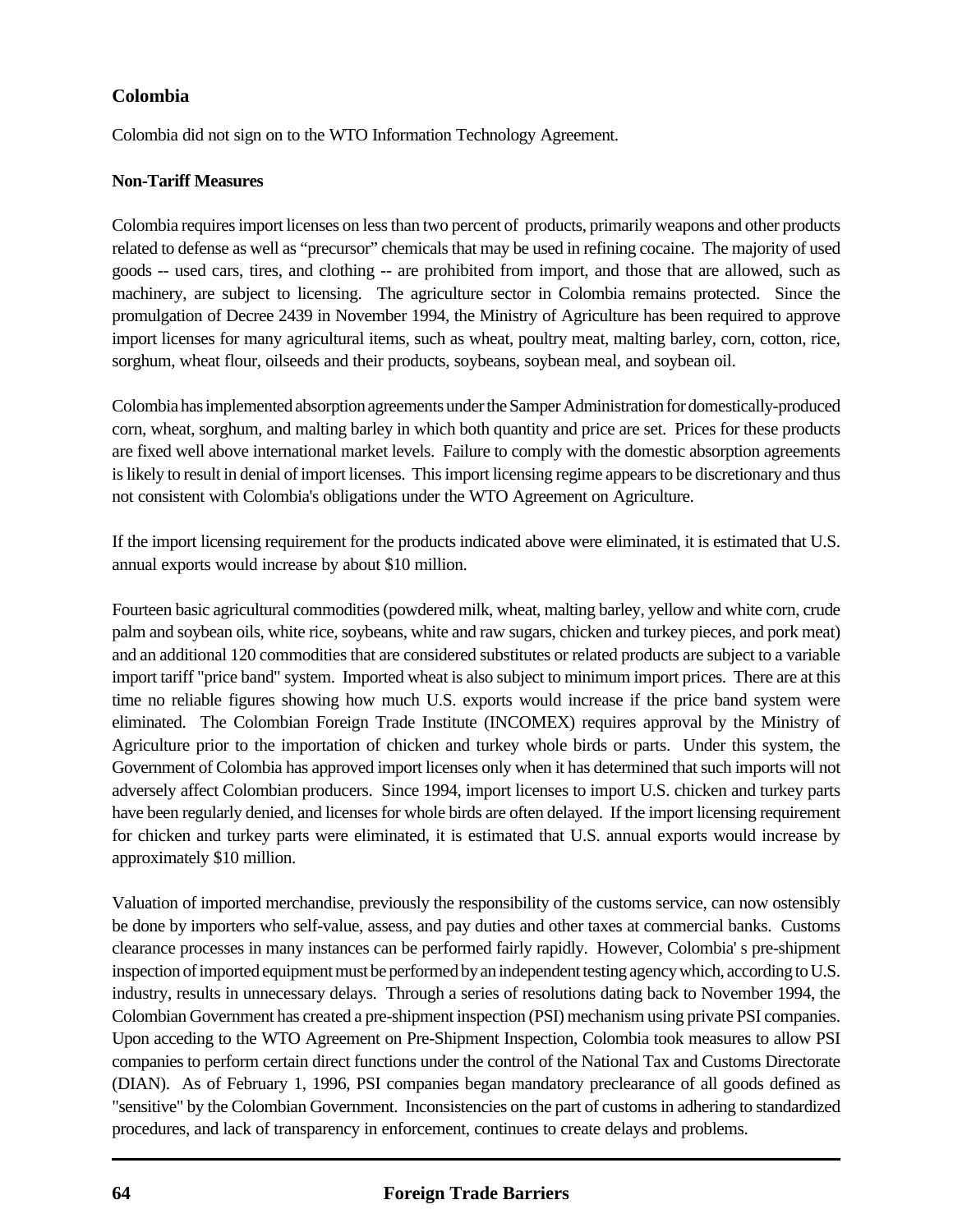### **STANDARDS, TESTING, LABELING, AND CERTIFICATION**

INCOMEX mandates compliance with specific technical standards for a variety of products. The particular specifications are established by the Colombian Institute of Standards (ICONTEC). Under Decree 300 of 1995, a certificate of conformity with Colombian standards is required prior to the importation of any good regulated by a standard. This certificate can be obtained by providing notarized documents from certifying organizations which have been previously approved or recognized by the country of production/export. Certifications from most U.S. product quality organizations are accepted in Colombia. In the past, problems had sometimes arisen due to the shortage of officially-recognized testing laboratories, but over the past two years the government's efforts to certify an increasing number of both public and private testing facilities has alleviated this problem.

The Colombian Institute of Technical Standards (ICONTEC), a private non-profit organization, has been accredited as a certification entity. It is also responsible for technical standards development, provides quality certification and technical support services, and serves as an Underwriter's Laboratories (UL) inspection center. ICONTEC is a member of the International Standards Organization (ISO) and the International Electrotechnical Commission (IEC), and recently received recognition from the German Association for Accreditation (TGA) to carry out ISO 9000 quality management certification.

Colombia's tax law, Law 223, which took effect on January 1, 1996, establishes that all distilled spirits are subject to a value-added tax of 35 percent. However, the law makes an exception for whiskeys that are aged for 12 or more years, which are subject to a 20 percent value-added tax. Bourbon and Tennessee whiskey - both distinctive products of the United States -- are typically aged from four to eight years and, as a consequence, face a higher tax rate than most competing imported whiskeys which are aged longer. This distinction between whiskeys creates a competitive disadvantage for Bourbon and Tennessee whiskey. The United States has pointed out this inconsistency in the Colombian tax law but, to date, the Government of Colombia has not revised its law.

According to U.S. industry, Colombian requirements for phytosanitary registrations to bring new products into the market take an excessively long time (six to eight months) to fulfill.

#### **GOVERNMENT PROCUREMENT**

An October 1993 government procurement and contracting law, Law 80, provides equal treatment to foreign companies on a reciprocal basis and eliminates the 20 percent surcharge previously added to foreign bids. In implementing Law 80, the Government of Colombia instituted a requirement that companies without local headquarters must certify reciprocity in government procurement in the home country. Law 80 does not apply to contracts for the exploration and exploitation of renewable or non-renewable natural resources, their commercialization, and those activities performed by state companies involved in these sectors. Colombia is not a signatory to the WTO Agreement on Government Procurement.

Despite laws to encourage transparency, the government procurement process in many sectors of both the national and regional level still suffers from allegations of corruption. While in 1997 no official complaints were filed, in past years U.S. industry has complained of illicit payments or lack of market access in government bids for high-tech equipment and services and infrastructure projects.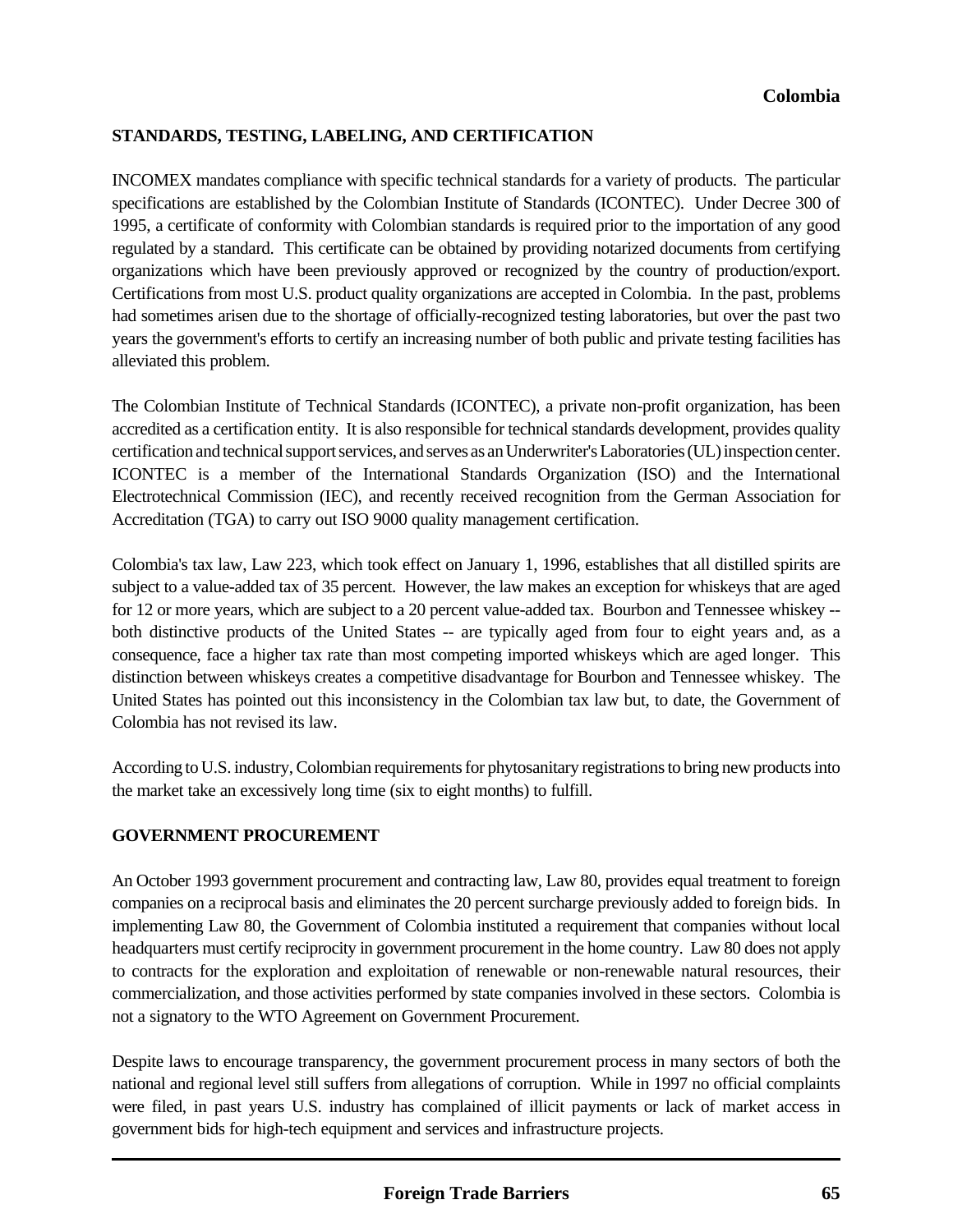## **EXPORT SUBSIDIES**

Colombia's tax rebate certificate program (CERT) contains a subsidy component; the Government of Colombia has committed to eliminate the subsidy and create an equitable drawback system, but has not yet done so. Colombia also has notified the WTO of its "special machinery import-export system" and "free zones" as constituting export subsidies.

## **LACK OF INTELLECTUAL PROPERTY PROTECTION**

Despite significant improvement in 1993 and 1994 in the area of Intellectual Property Rights (IPR), Colombia does not yet provide adequate and effective protection. As a result of its laws and practices -- especially its inadequate IPR enforcement -- Colombia has been on the "Watch List" under the Special 301 provision of the 1988 Trade Act every year since 1991. Colombia has ratified, but not yet fully implemented, the provisions of the WTO Agreement on Trade-Related Aspects of Intellectual Property Rights (TRIPS).

#### **Patents and Trademarks**

Two Andean Community decisions on the protection of patents and trademarks and of plant varieties have been in effect in Colombia since January 1, 1994. The decisions are comprehensive and offer a significant improvement over previous standards of protection of intellectual property in the Andean Community countries. For example, they provide a 20-year term of protection for patents and reversal of the burden of proof in cases of alleged process patent infringement. The provisions of the decisions covering protection of trade secrets and new plant varieties are generally consistent with world-class standards for protecting intellectual property rights. However, the decisions still contain deficiencies, including overly broad compulsory licensing provisions, working requirements, restrictions on biotechnology inventions, denial of pharmaceutical patent protection for patented products listed on the World Health Organization's model list of essential drugs, the lack of transitional ("pipeline") protection, and the lack of protection against parallel imports. In June 1996, Colombia ratified the Paris Convention for the protection of industrial property, which went into effect in September 1996.

Colombia's trademark protection requires registration and use of a trademark in Colombia. In a recent decree, Colombia announced that registration of a trademark must be accompanied with its use in order to prevent parallel imports. Trademark registrations have a ten-year duration and may be renewed for successive ten-year periods. Priority rights are granted to the first application for trademark in another Andean Community country or in any country which grants reciprocal rights. Colombia is a member of the Inter-American Convention for Trademark and Commercial Protection. Enforcement in the trademark area remains weak.

The Colombian Government has made progress administering patent and trademark regulations. The backlog of pending cases with the agency in charge of patents and trademarks -- the Superintendency of Industry and Commerce -- has been coming down somewhat from earlier years. However in 1997, it increased again slightly to approximately 29,000 cases.

According to U.S. industry, Colombia maintains a policy of promoting unbranded "generic" pharmaceuticals at the expense of the brands typically produced by multinational companies. Law 100 establishes that the Colombian people will be covered by either social security or health promoting entities and that pharmaceutical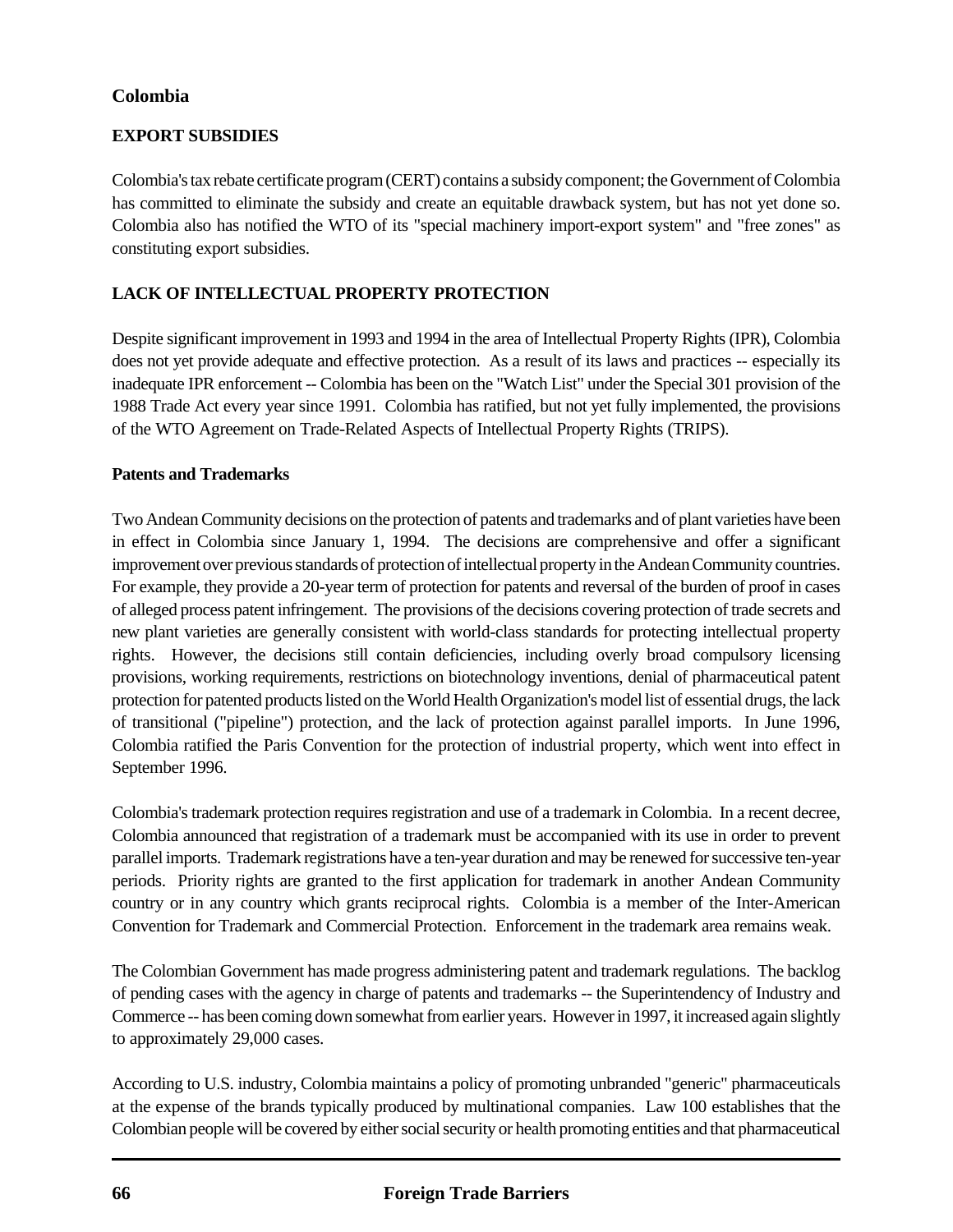products will be supplied based on a list of only 307 generic substances. As common practice, however, Colombians are limited to the listed pharmaceuticals only in the basic medical plans due to cost constraints.

### **Copyrights**

Andean Community Decision 351 on the protection of copyrights has been in effect in Colombia since January 1, 1994. Colombia also has a modern copyright law, Law 44 of 1993. The law extends protection for computer software to 50 years, but does not classify it as a literary work. Law 44 and Colombia's civil code include some provisions for IPR enforcement which have been used to combat infringement and protect rights. Colombia belongs to both the Berne and the Universal Copyright Conventions and provides a generally Berne-consistent system. Semiconductor layout designs are not protected under Colombian law.

Colombia's 1993 copyright law significantly increased penalties for copyright infringement, specifically empowering the Attorney General's office to combat piracy. Also, Colombia's television broadcast law potentially increases protection for all copyrighted programming by regulating satellite dishes. However, enforcement of copyright laws is still quite lacking and U.S. industry estimates that the majority of the video cassette, sound recording and business software markets are pirated. Industry estimates that in 1997, total revenue lost to copyright piracy was \$151 million.

### **SERVICES BARRIERS**

Colombia maintains barriers in a number of service areas, including audiovisual, franchising, data processing and professional services. In some industries, percentage limits are placed on foreign equity participation. In addition, a minimum of 50 percent of any television commercial for public broadcast network programming must be produced locally.

In the recently concluded WTO Financial Services negotiations, Colombia made broad-based commitments to allow the provision of all insurance services. Colombia retained its restrictions on most cross-border insurance activities with the exception of insurance of international cargo originating or terminating in a Colombian port. Colombia, in its offer, continues to require a commercial presence to sell all other insurance except international travel or reinsurance. Colombia permits 100 percent foreign ownership of insurance subsidiaries, but the establishment of branch offices of foreign insurance companies is not allowed.

Cargo reserve requirements in transport have been eliminated. However, the Ministry of Foreign Trade reserves the right to impose restrictions on foreign vessels of nations which impose reserve requirements on Colombian vessels.

Foreign law firms are not permitted a commercial presence in Colombia unless the firm is headed by a Colombian attorney. Colombia also restricts the movement of personnel in several professional areas, such as architecture, engineering, law and construction. Firms with more than ten employees can have no more than 20 percent of specialists and 10 percent of unskilled laborers who are foreign nationals.

In 1991 Colombia promulgated Resolution 51, which permits 100 percent foreign ownership in financial services, although the use of foreign personnel in the financial services sector remains limited to administrators, legal representatives and technicians. For a full discussion of the treatment of U.S. banking and securities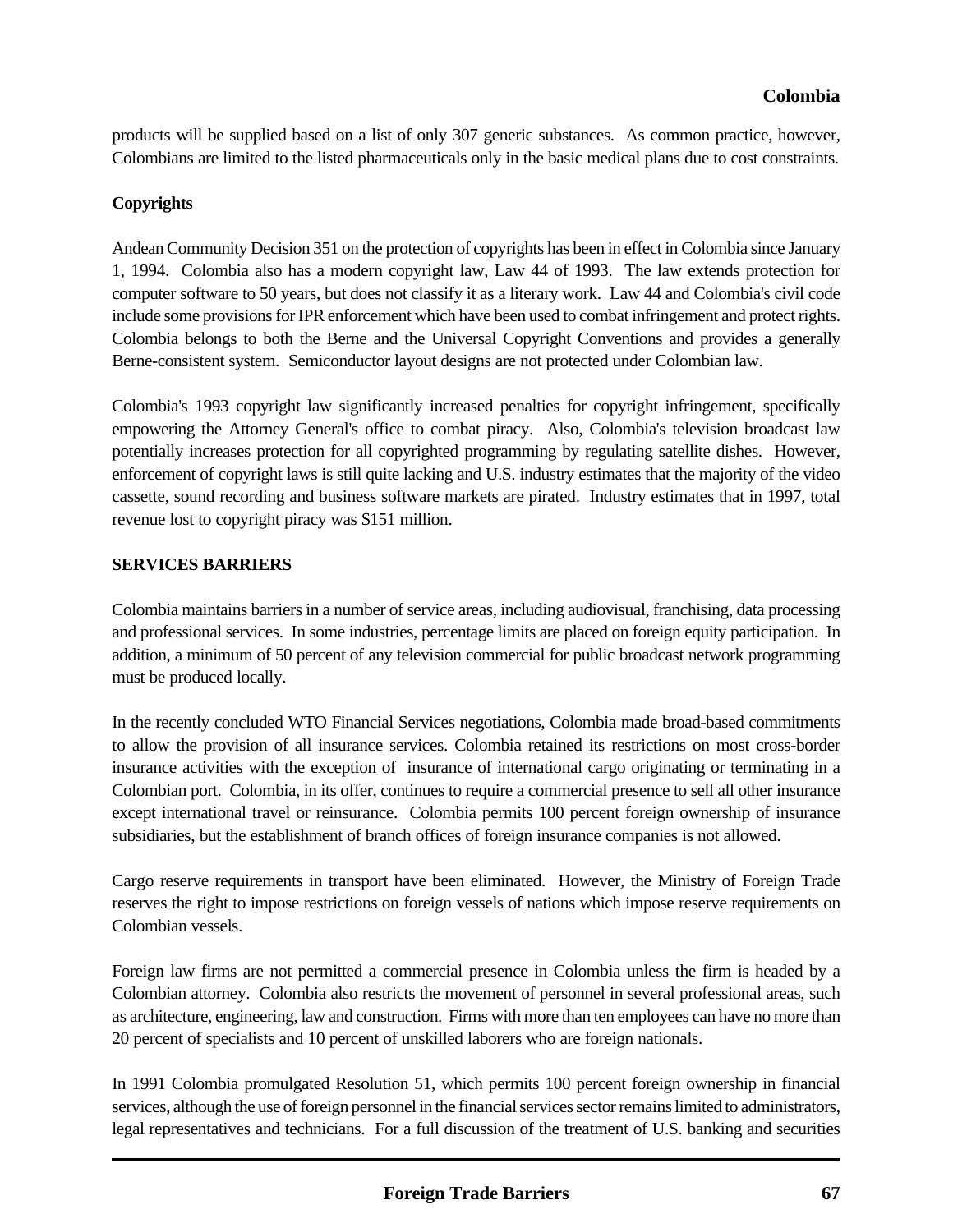firms, see the Department of Treasury's 1994 National Treatment Study.

In March 1997, the Colombian Central Bank created a reserve requirement on all foreign loans over six months designed to reduce the amount of foreign private debt, which was subsequently altered slightly in May 1997. Thirty percent of all proceeds from foreign loans must be left on deposit with the Central Bank in a non-interest bearing account for 18 months. Certain loans such as for certain raw materials and capital goods are exempted from this requirement.

### **Basic Telecommunications Services**

In the recently concluded WTO negotiations on basic telecommunications services, Colombia committed to provide market access and national treatment for private networks for voice and data, paging, trunked radio, geostationary satellite and local public voice services. Market access and national treatment commitments for long-distance and international services are subject to an economic needs test, meaning that Colombia can limit the number of suppliers arbitrarily. This is also true for cellular services and PCS as of January 1, 2000. Colombia agreed to permit 70 percent foreign ownership for all services authorized and it adopted the reference paper on regulatory commitments. Colombia specifically prohibited "call-back" services and excluded fixed and mobile satellite systems.

## **INVESTMENT BARRIERS**

Investment screening has been largely eliminated, and the mechanisms that still exist are generally routine and non-discriminatory. Legislation grants national treatment to foreign direct investors and permits complete foreign ownership in virtually all sectors of the Colombian economy. However, since 1994, in an effort to curb money laundering, the Colombian Government has prohibited foreign direct investors from obtaining ownership in real estate not connected with other investment activities.

Under the Andean Community Common Automotive Policy, Colombia, Venezuela and Ecuador impose regional content requirements in the automotive assembly industry in order to qualify for reduced duties on imports. The local content requirement for passenger cars was 32 percent in 1997 and has risen to 33 percent for 1998. Colombia has notified to the WTO the local content requirements in the automotive sector, which are inconsistent with its obligations under the WTO Agreement on Trade-Related Investment Measures. Proper notification allows developing country WTO members to maintain such measures for a five-year transitional period after entry into force of the WTO. Colombia, therefore, must eliminate these measures before January 1, 2000. The United States is working in the WTO Committee on TRIMs to ensure that WTO members meet these obligations.

All foreign investment in petroleum exploration and development in Colombia must be carried out under an association contract between the foreign investor and Ecopetrol, the state oil company. The terms of the association contracts were modified in 1994, 1995, and again in 1997, in an effort to continue to attract the necessary foreign investment. However, security conditions continue to be worrisome, and notwithstanding the improvements in the terms of the contracts, foreign investors will probably continue to remain cautious.

Colombia has notified to the WTO measures that are inconsistent with its obligations under the WTO Agreement on Trade-Related Investment Measures. The measures deal with local content and trade balancing